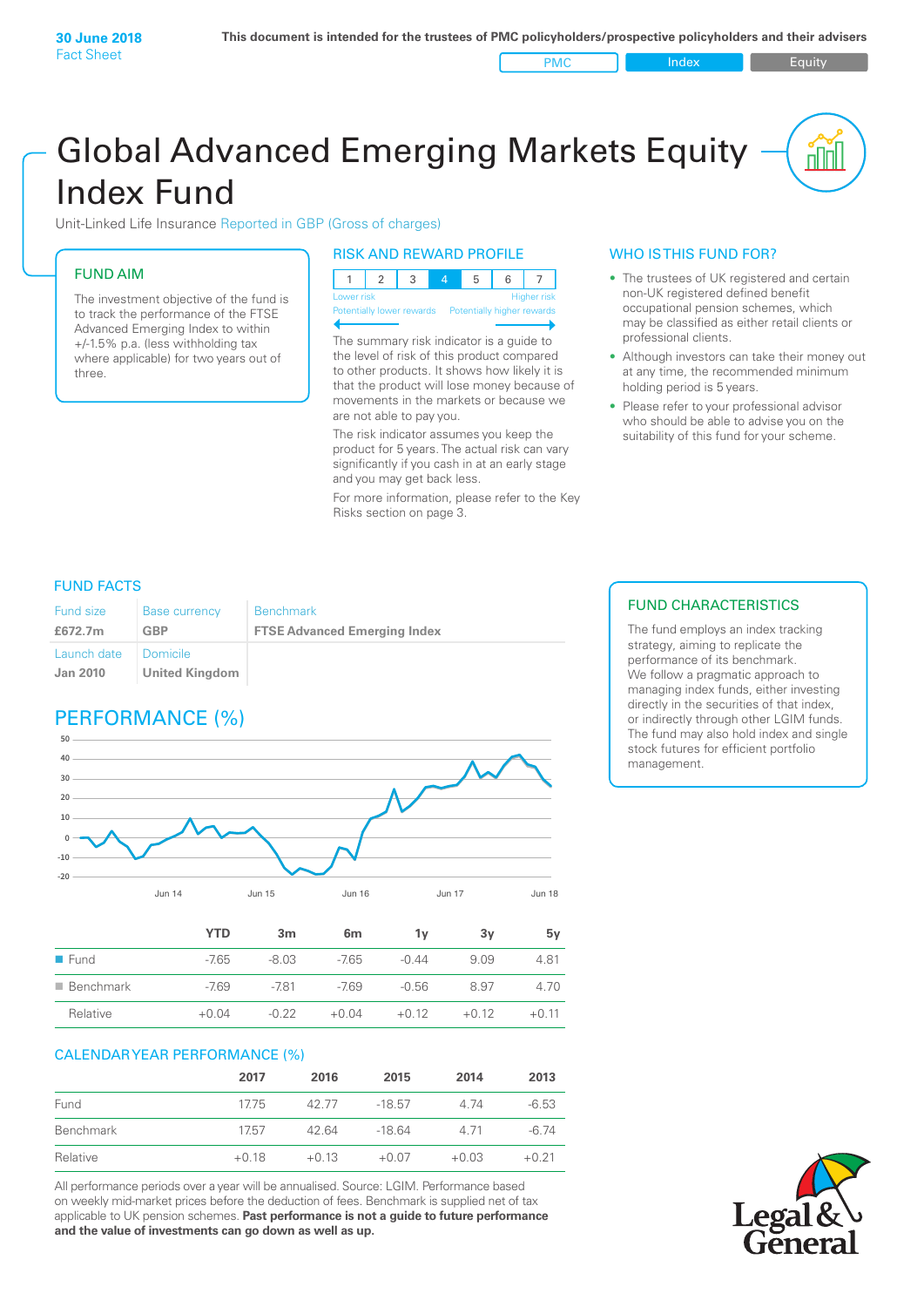### Global Advanced Emerging Markets Equity Index Fund

Unit-Linked Life Insurance Reported in GBP (Gross of charges)

### PORTFOLIO BREAKDOWN

All data source LGIM unless otherwise stated. Totals may not sum due to rounding. In order to minimise transaction costs, the Fund will not always own all the assets that constitute the index and on occasion it will own assets that are not in the index.



#### SECTOR (%)

| $\blacksquare$ Financials         | 26.7 |
|-----------------------------------|------|
| ■ Technology                      | 140  |
| ■ Consumer Services               | 13.9 |
| ■ Basic Materials                 | 11.5 |
| $\blacksquare$ Industrials        | 9.9  |
| Consumer Goods                    | 8.5  |
| $\blacksquare$ Telecommunications | 5.7  |
| $\Box$ Oil & Gas                  | 3.9  |
| $\blacksquare$ Utilities          | 3.0  |
| $\Box$ Other                      | 3.0  |
|                                   |      |



| $\blacksquare$ Large | 80.4 |
|----------------------|------|
| $\blacksquare$ Mid   | 19.2 |
| $\blacksquare$ Small | 01   |
| $\blacksquare$ Micro | 0.0  |
| Cash and Equivalents | 03   |

■ Top 10 holdings 27.1% Rest of portfolio 72.9% No. of holdings in fund 468 No. of holdings in index 465

| Taiwan Semiconductor Manufacturing | 9.3 |
|------------------------------------|-----|
| <b>Naspers</b>                     | 5.8 |
| Vale SA                            | 24  |
| Hon Hai Precision Industry         | 22  |
| Itau Unibanco Holding SA           | 17  |
| Banco Bradesco S/A                 | 12  |
| America Movil                      | 12  |
| PTT PCL                            | 11  |
| Ambey SA                           | 11  |
| SASOL                              | 11  |
|                                    |     |

#### COUNTRY (%)

|   | Taiwan       | 31.4 |  |
|---|--------------|------|--|
|   | South Africa | 19.2 |  |
|   | Brazil       | 17.3 |  |
|   | Mexico       | 8.7  |  |
|   | Thailand     | 8.1  |  |
|   | Malaysia     | 7.3  |  |
|   | Poland       | 3.3  |  |
|   | Turkey       | 2.2  |  |
| Œ | Greece       | 1.0  |  |
|   | Other        | 1.3  |  |
|   |              |      |  |



comprises 25 fund managers, supported by two analysts. Management oversight is provided by the Global Head of Index Funds. The team has average industry experience of 15 years, of which seven years has been at LGIM, and is focused on achieving the equally important objectives of close tracking and maximising returns.